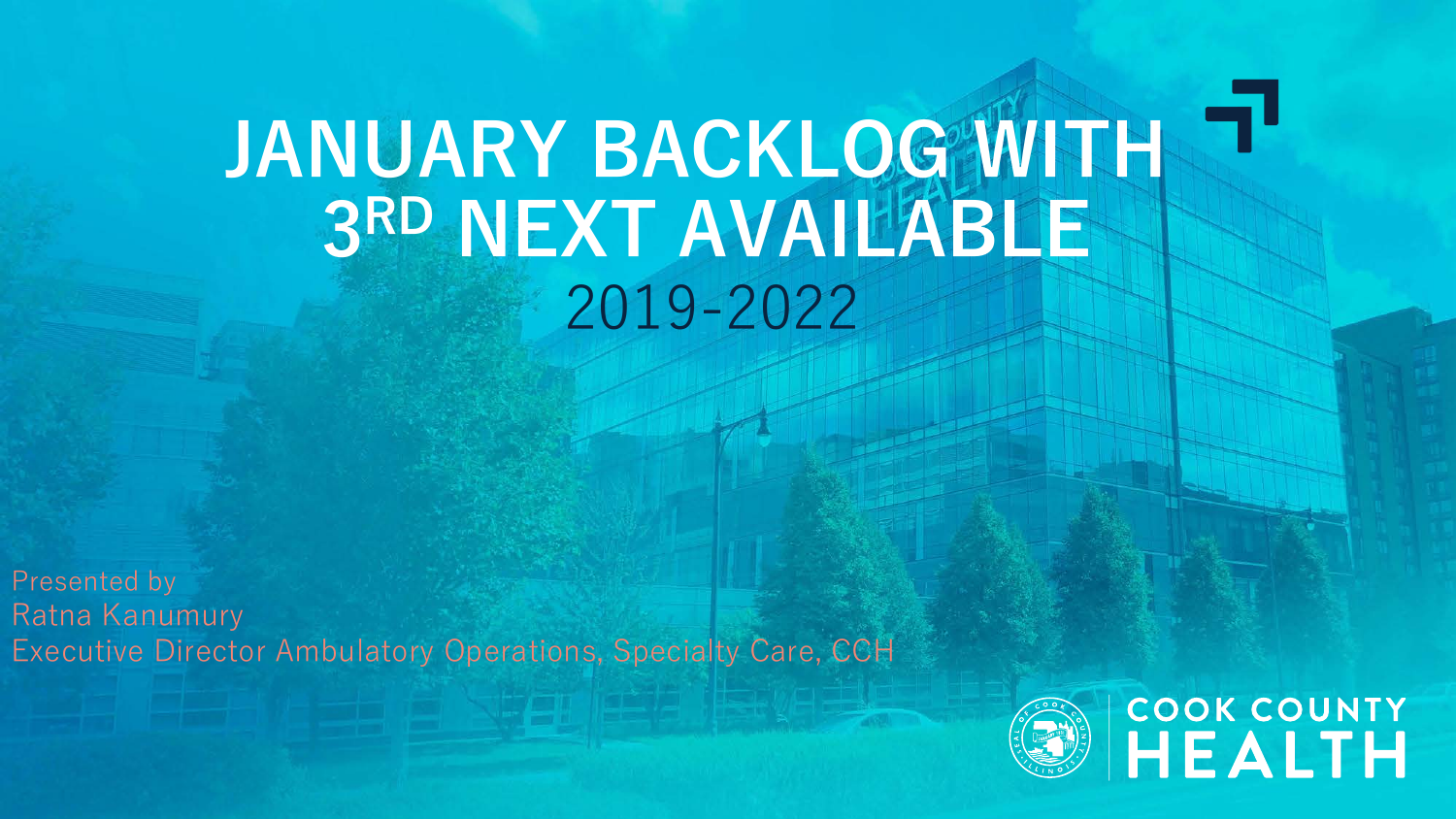#### **Stroger Specialty**

| <b>STROGER</b>                               | 2019           |                |                 |          |                | 2020           |                 |          |                 |                | 2021            |          | 2022             |                |                 |          |  |
|----------------------------------------------|----------------|----------------|-----------------|----------|----------------|----------------|-----------------|----------|-----------------|----------------|-----------------|----------|------------------|----------------|-----------------|----------|--|
|                                              | Queue          | 3rd Next       | <b>3rd Next</b> | 3rd Next | Queue          | 3rd Next       | <b>3rd Next</b> | 3rd Next | Queue           | 3rd Next       | <b>3rd Next</b> | 3rd Next | Queue            | 3rd Next       | <b>3rd Next</b> | 3rd Next |  |
| Amputee                                      | 16             |                |                 | 131      | $\mathbf 0$    |                |                 | 121      | 27              |                |                 | 123      | 12               |                |                 | 123      |  |
| Anti-coagulation                             | 1              | 5 <sub>5</sub> |                 |          | 1              | 13             |                 |          | $\overline{7}$  | $\overline{2}$ |                 |          | 1                | $2^{\circ}$    |                 |          |  |
| <b>BCCSP/Breast Onc Surg/Cancer Genetics</b> | 279            |                |                 | 232      | 61             |                |                 | 310      | 29              |                |                 | 46       | 96               |                |                 | 46       |  |
| Burn                                         | $\mathbf 0$    | 12             |                 |          | $\mathbf 0$    |                | 16              |          | 10 <sup>1</sup> | $\overline{2}$ |                 |          |                  | 2              |                 |          |  |
| Cardio Thoracic                              | $\overline{7}$ | 9 <sup>°</sup> |                 |          | $\overline{3}$ | 10             |                 |          | $\mathsf 0$     | $\overline{7}$ |                 |          | $\overline{0}$   | $\overline{7}$ |                 |          |  |
| Cardiology/Lipid                             | $\overline{7}$ |                |                 | 108      | 26             |                |                 | 149      | 31              | $\overline{3}$ |                 |          | $\mathbf 0$      | $\overline{3}$ |                 |          |  |
| <b>Colon Rectal</b>                          | 10             |                | 15              |          | 86             | $\overline{1}$ |                 |          | 25              |                | 17              |          | 11               |                | 17              |          |  |
| Dentistry                                    | $\overline{9}$ |                | 34              |          | 32             |                |                 | 119      | 67              | $\overline{1}$ |                 |          | $\overline{3}$   | 1              |                 |          |  |
| Dermatology                                  | 14             |                |                 | 144      | 62             |                |                 | 119      | 58              |                | 29              |          | 220              |                | 29              |          |  |
| Diabetes/Endocrine                           | 69             |                |                 | 186      | 44             |                |                 | 164      | 345             |                |                 | 52       | 512              |                |                 | 52       |  |
| ENT                                          | 51             |                |                 | 120      | 773            |                |                 | 150      | 1309            |                |                 | 71       | 441              |                |                 | 71       |  |
| Eye                                          | 2300           |                |                 | 195      | 712            |                |                 | 340      | $\overline{4}$  | $\overline{7}$ |                 |          | 152              | $\overline{7}$ |                 |          |  |
| Foot                                         | 3119           |                |                 | 122      | 3198           |                |                 | 85       | 1               |                |                 | 86       |                  |                |                 | 86       |  |
| <b>General Surgery</b>                       | 276            |                |                 | 124      | 506            |                |                 | 122      | 113             |                |                 | 100      | в                |                |                 | 100      |  |
| Geriatric                                    | 91             |                |                 | 85       | $\mathbf{0}$   |                |                 | 175      | 35              | $\mathbf{0}$   |                 |          | 70               | $\mathbf{0}$   |                 |          |  |
| GI                                           | 80             |                |                 | 73       | 55             |                |                 | 141      | 412             |                |                 | 71       | 23               |                |                 | 71       |  |
| Hand                                         | 854            |                |                 | 113      | 975            |                |                 | 110      | 695             |                |                 | 77       | 10               |                |                 | 77       |  |
| Hematology/Medical Oncology                  | 174            |                |                 | 233      | 281            |                |                 | 161      | 623             |                | 30 <sup>°</sup> |          | 52               |                | 30              |          |  |
| Infusion                                     | $\mathsf{o}$   | 1              |                 |          | $\mathbf 0$    | $\mathbf{1}$   |                 |          | $\mathbf 0$     | $\mathbf 0$    |                 |          | 0                | $\mathbf{0}$   |                 |          |  |
| Liver Surgery                                | $\mathbf{0}$   | $\overline{2}$ |                 |          | $\mathbf{0}$   |                | 20              |          | $\overline{3}$  | 8              |                 |          | 6                | 8              |                 |          |  |
| Musculoskeletal                              | 823            |                |                 | 252      | 1651           |                |                 | 245      | 1521            | $\overline{2}$ |                 |          | $\mathbf{1}$     | $\overline{2}$ |                 |          |  |
| Nephrology                                   | $\mathbf{1}$   |                | 34              |          | $\overline{2}$ |                | 30 <sup>°</sup> |          | 372             | $\overline{9}$ |                 |          | 6                | $\mathsf{q}$   |                 |          |  |
| Neurology                                    | 29             |                |                 | 130      | 264            |                |                 | 131      | 5               | $\mathbf{1}$   |                 |          | $\overline{3}$   | $\mathbf{1}$   |                 |          |  |
| Neurosurgery                                 | 10             |                |                 | 109      | $\mathbf 0$    |                |                 | 182      | 5               | 1              |                 |          | $\overline{4}$   | 1              |                 |          |  |
| OB/GYNE                                      | 118            |                |                 | 50       | 656            |                |                 | 129      | 5               | $\overline{2}$ |                 |          | $\mathbf 0$      | $\overline{2}$ |                 |          |  |
| Ortho                                        | 1123           |                |                 | 207      | 1445           |                |                 | 189      | 436             |                |                 | 46       | 168              |                |                 | 46       |  |
| OT/PT                                        | 178            |                |                 | 68       | 286            |                |                 | 100      | 1271            | 15             |                 |          | 2428             | 15             |                 |          |  |
| Pain                                         | 678            |                |                 | 152      | 1094           |                |                 | 127      | 1194            |                |                 | 114      | 87               |                |                 | 114      |  |
| Palliative Care                              | 27             | 9              |                 |          | 65             | $\overline{2}$ |                 |          | 16              | $\overline{2}$ |                 |          | 44               | $\overline{2}$ |                 |          |  |
| <b>Plastic Surgery</b>                       | 6              |                |                 | 137      | 123            |                |                 | 138      | 218             |                |                 | 120      | 50               |                |                 | 120      |  |
| Psychiatry                                   | 52             | 6              |                 |          | 140            |                |                 | 178      | 44              | $\mathbf{1}$   |                 |          | $\overline{3}$   | 1              |                 |          |  |
| Pulmonary/Sleep                              | 820            |                |                 | 511      | 1276           |                |                 | 577      | 1296            |                |                 | 77       | 120              |                |                 | 77       |  |
| Rheumatology                                 | 22             |                | 17              |          | $\mathbf{0}$   |                | 21              |          | 17              | $\mathbf{1}$   |                 |          | $\overline{2}$   | $\mathbf{1}$   |                 |          |  |
| Trauma                                       | 9              | 1              |                 |          | 14             | $\overline{2}$ |                 |          | 8               | $\overline{9}$ |                 |          | 4                | 9              |                 |          |  |
| Urology                                      | 438            |                |                 | 404      | 844            |                |                 | 412      | 871             |                |                 | 130      | <mark>295</mark> |                |                 | 130      |  |
| Vascular                                     | 268            |                |                 | 143      | 594            |                |                 | 162      | 10              | $\mathbf{1}$   |                 |          | $\overline{a}$   | $\mathbf{1}$   |                 |          |  |

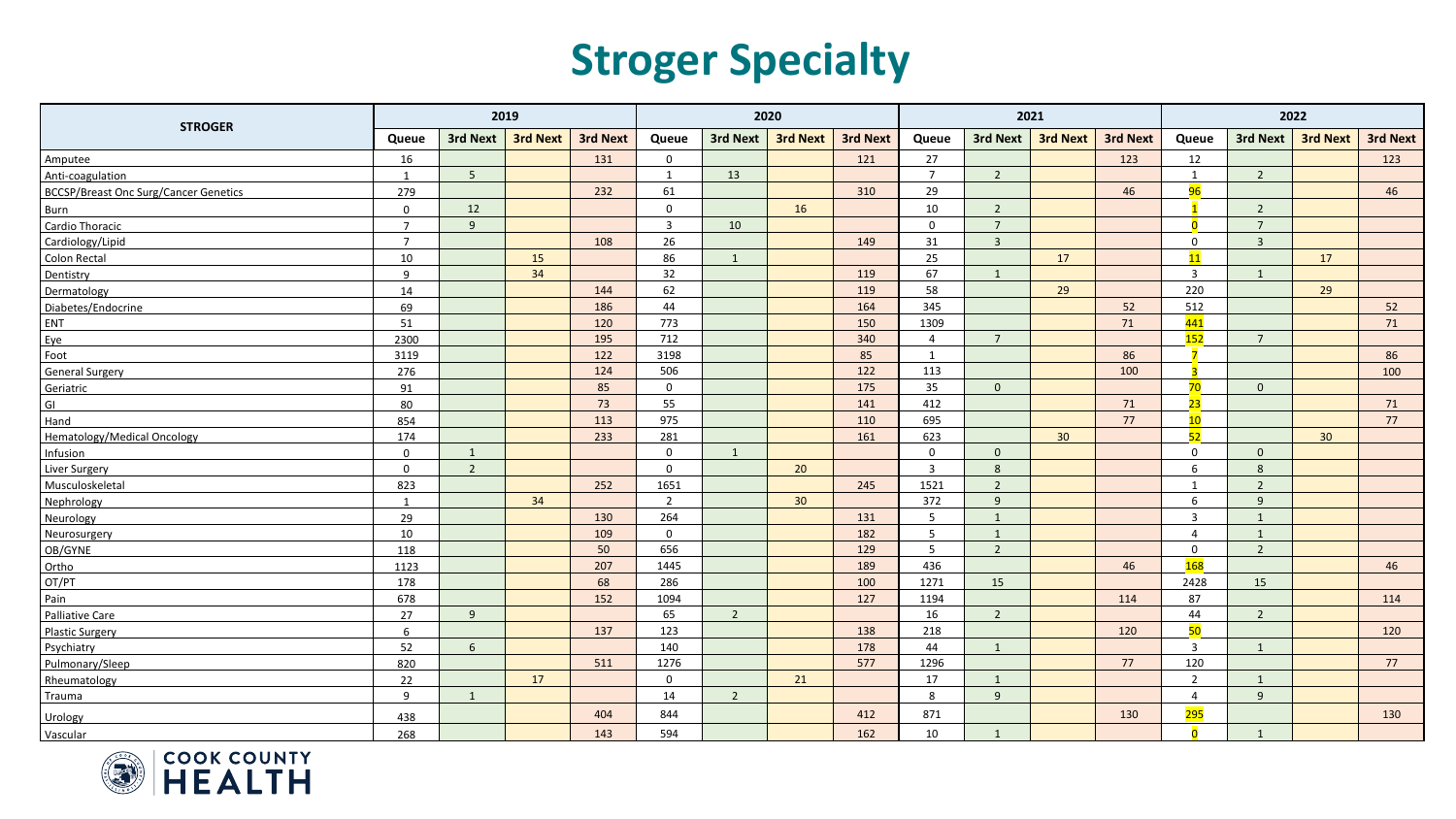#### **Sengstacke Specialty**

| <b>SENGSTACKE</b>         | 2019                |                  |                  |                  |                |                  | 2020             |                  |                     |                  | 2021             |                  | 2022           |                  |                  |                  |  |
|---------------------------|---------------------|------------------|------------------|------------------|----------------|------------------|------------------|------------------|---------------------|------------------|------------------|------------------|----------------|------------------|------------------|------------------|--|
|                           | Wait<br>Que         | 3rd nxt<br>avail | 3rd nxt<br>avail | 3rd nxt<br>avail | Wait<br>Que    | 3rd nxt<br>avail | 3rd nxt<br>avail | 3rd nxt<br>avail | Wait<br>Que         | 3rd nxt<br>avail | 3rd nxt<br>avail | 3rd nxt<br>avail | Wait<br>Que    | 3rd nxt<br>avail | 3rd nxt<br>avail | 3rd nxt<br>avail |  |
| Anti-coagulation          | $\overline{2}$      |                  | 18               |                  | 0              | 6                |                  |                  | 5                   | $\overline{2}$   |                  |                  | 66             | $\overline{2}$   |                  |                  |  |
| Cardiology/Lipid          | 4                   |                  |                  | 57               | $\overline{7}$ |                  |                  | 96               | $\mathbf{1}$        |                  |                  | 63               | $\overline{2}$ |                  |                  | 63               |  |
| Colon Rectal              | $\mathbf{1}$        | $\mathbf 0$      |                  |                  | 64             |                  |                  | 89               | $\mathsf{O}\xspace$ |                  | 22               |                  | $\mathbf{1}$   |                  | 22               |                  |  |
| Diabetes/Endocrine        | 301                 |                  |                  | 131              | $\overline{3}$ |                  |                  | 121              | $\overline{4}$      |                  |                  | 81               | $\mathbf{1}$   |                  |                  | 81               |  |
| Eye                       | 1317                |                  | 18               |                  | 1765           |                  |                  | 47               | 581                 |                  |                  | 178              | 36             |                  |                  | 178              |  |
| Foot                      | 2268                |                  |                  | 92               | 1354           |                  |                  | 82               | 15                  |                  | 23               |                  | $\mathbf{1}$   |                  | 23               |                  |  |
| <b>General Surgery</b>    | $\mathsf 0$         |                  |                  | 113              | 37             |                  |                  | 126              | 5                   |                  | 23               |                  | $\mathbf 0$    |                  | 23               |                  |  |
| $\mathsf{GI}$             | 509                 |                  |                  | 106              | 291            |                  |                  | 182              | 219                 |                  |                  | 127              | 13             |                  |                  | 127              |  |
| <b>Infectious Disease</b> | $\mathbf 0$         | $\mathbf{1}$     |                  |                  | $\mathbf 0$    | $\mathbf{1}$     |                  |                  | $\mathbf 0$         | 9                |                  |                  | $\mathbf 0$    | 9                |                  |                  |  |
| Nephrology                | $\mathsf{O}\xspace$ |                  |                  | 52               | $\mathbf{1}$   |                  |                  | 61               | 11                  | $\mathbf 0$      |                  |                  | $\mathbf 0$    | $\mathbf{0}$     |                  |                  |  |
| <b>Neurology</b>          | 549                 |                  |                  | 123              | 165            |                  |                  | 118              | $\mathbf 2$         | $\overline{3}$   |                  |                  | $\mathbf 0$    | $\mathbf{3}$     |                  |                  |  |
| OB/GYNE                   | $\mathbf{1}$        |                  |                  | 61               | $\overline{7}$ |                  |                  | 58               | 0                   | 0                |                  |                  | $\overline{2}$ | 0                |                  |                  |  |
| Psychiatry                | 727                 |                  |                  | 123              | 704            |                  |                  | 99               | $\overline{4}$      |                  |                  | 70               | 15             |                  |                  | 70               |  |
| Pulmonary/Sleep           | 245                 |                  |                  | 88               | 433            |                  |                  | 104              | 247                 |                  |                  | 99               | $\mathbf 0$    |                  |                  | 99               |  |
| Urology                   | 439                 |                  |                  | 114              | 170            |                  |                  | 97               | 179                 |                  | 23               |                  | 36             |                  | 23               |                  |  |

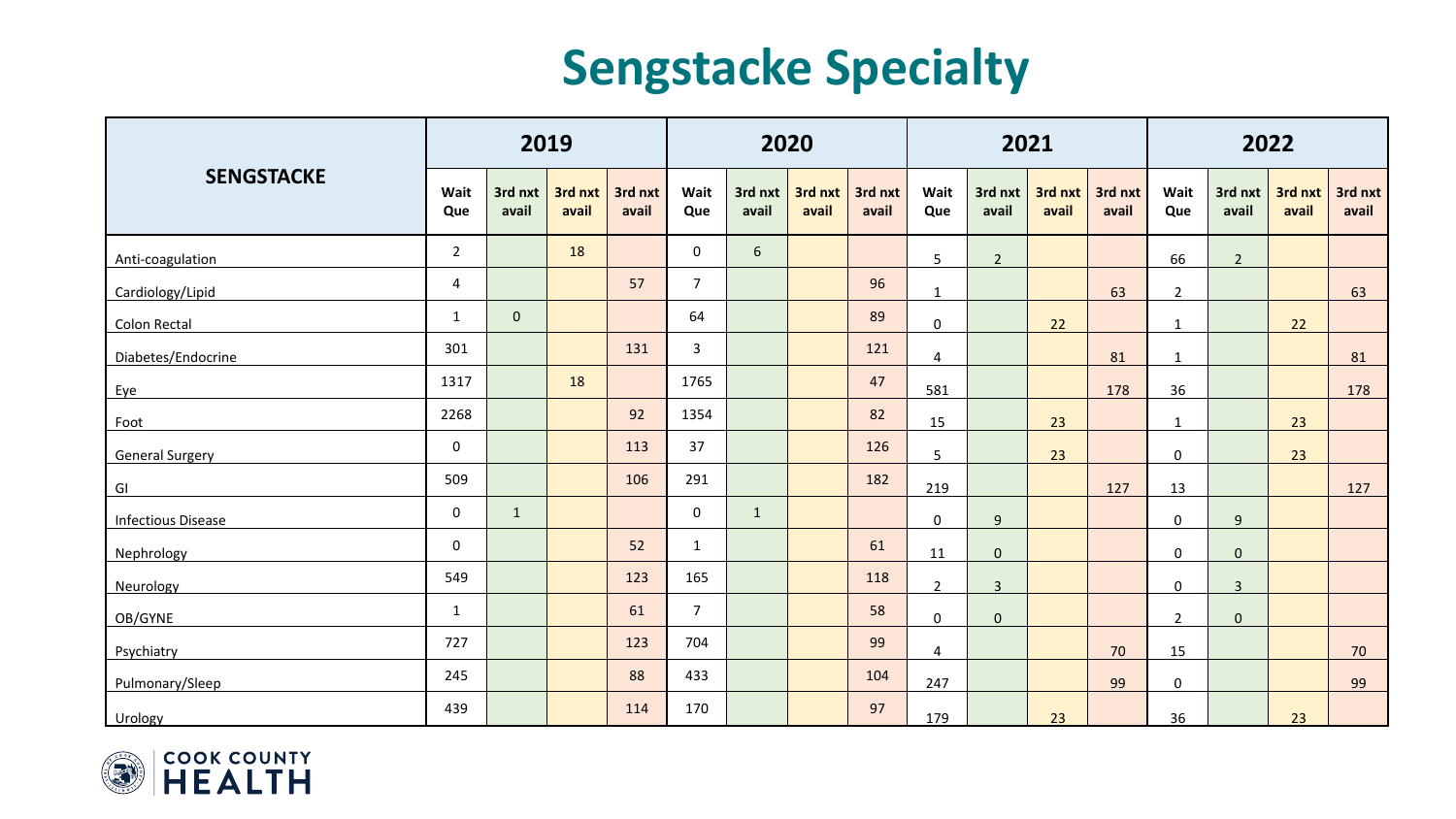## **Blue Island** 2021-2022 **& Oak Forest** 2019-2020

| BLUE ISLAND (OAK FOREST 2019-2020) | 2019                |                  |                  |                  |                  |                  | 2020             |                  |                 | 2021             |                  |                  | 2022            |                  |                  |                  |  |
|------------------------------------|---------------------|------------------|------------------|------------------|------------------|------------------|------------------|------------------|-----------------|------------------|------------------|------------------|-----------------|------------------|------------------|------------------|--|
|                                    | <b>Wait Que</b>     | 3rd nxt<br>avail | 3rd nxt<br>avail | 3rd nxt<br>avail | <b>Wait Que</b>  | 3rd nxt<br>avail | 3rd nxt<br>avail | 3rd nxt<br>avail | <b>Wait Que</b> | 3rd nxt<br>avail | 3rd nxt<br>avail | 3rd nxt<br>avail | <b>Wait Que</b> | 3rd nxt<br>avail | 3rd nxt<br>avail | 3rd nxt<br>avail |  |
| Amputee                            | $\overline{2}$      |                  |                  |                  | 101              |                  |                  |                  | 0               | $\mathbf 0$      |                  |                  | $\mathbf{1}$    | $\mathbf{0}$     |                  |                  |  |
| Anti-coagulation                   | $\mathsf{O}\xspace$ | $\mathbf{3}$     |                  |                  | 4                | 6                |                  |                  | $\mathbf 1$     |                  | 17               |                  | $\mathbf 1$     |                  | 17               |                  |  |
| Cardiology/Lipid                   | $\mathsf{O}\xspace$ | $\mathbf 0$      |                  |                  | $\pmb{0}$        | $\mathbf 0$      |                  |                  | $\overline{2}$  |                  | 24               |                  | $\mathsf 0$     |                  | 24               |                  |  |
| Diabetes/Endocrine                 | 31                  |                  |                  | 83               | 19               | 5                |                  |                  | 94              |                  |                  | 158              | 161             |                  |                  | 158              |  |
| ENT                                | 3                   |                  |                  | 53               | 12               |                  |                  | 64               | $\mathbf 0$     | $\mathbf 0$      |                  |                  | $\mathbf 0$     | $\mathbf 0$      |                  |                  |  |
| Eye                                | $\mathsf g$         | $\overline{4}$   |                  |                  | 212              | $\mathbf{1}$     |                  |                  | 352             |                  |                  | 51               | 6               |                  |                  | 51               |  |
| Foot                               | $\mathbf 0$         | $\mathbf 0$      |                  |                  | 29               |                  |                  | 65               | $\mathbf{1}$    |                  | 29               |                  | $\overline{2}$  |                  | 29               |                  |  |
| GI                                 | 206                 |                  |                  | 141              | 90               |                  |                  | 145              | 4               |                  |                  | 128              | $\overline{2}$  |                  |                  | 128              |  |
| <b>Infectious Disease</b>          | $\mathsf{O}\xspace$ | $\overline{2}$   |                  |                  | $\pmb{0}$        | $\overline{7}$   |                  |                  | $\mathbf{1}$    | $\mathsf g$      |                  |                  | $\mathbf 0$     | 9 <sup>°</sup>   |                  |                  |  |
| Musculoskeletal                    | $\mathsf{O}\xspace$ |                  | 23               |                  | $\pmb{0}$        |                  |                  | 69               | $\pmb{0}$       | 8                |                  |                  | $\mathbf{1}$    | 8                |                  |                  |  |
| Nephrology                         | 0                   |                  | 15               |                  | $\pmb{0}$        |                  | 28               |                  | $\pmb{0}$       |                  |                  | 80               | $\mathbf{1}$    |                  |                  | 80               |  |
| Neurology                          | $\mathbf{1}$        |                  |                  | 120              | $\pmb{0}$        |                  |                  | 61               | $\mathbf 1$     |                  |                  | 63               | $\pmb{0}$       |                  |                  | 63               |  |
| OB/GYNE                            | $\mathsf{O}\xspace$ |                  |                  | 46               | $\mathbf{1}$     |                  |                  | 111              | $\overline{2}$  | $\mathbf{0}$     |                  |                  | $\mathbf 0$     | $\overline{0}$   |                  |                  |  |
| OT/PT                              | 77                  |                  | 22               |                  | 87               |                  | 26               |                  | 134             | 13               |                  |                  | 376             | 13               |                  |                  |  |
| Pain                               | 203                 |                  |                  | 155              | $\boldsymbol{6}$ |                  |                  | 152              | 171             |                  |                  | 91               | 122             |                  |                  | 91               |  |
| Psychiatry                         | 154                 |                  |                  | 82               | 69               |                  |                  | 117              | $\pmb{0}$       |                  |                  | 73               | 77              |                  |                  | 73               |  |
| Pulmonary/Sleep                    | $\overline{7}$      |                  |                  | 138              | 179              |                  |                  | 207              | 135             |                  |                  | 126              | $\mathbf{1}$    |                  |                  | 126              |  |

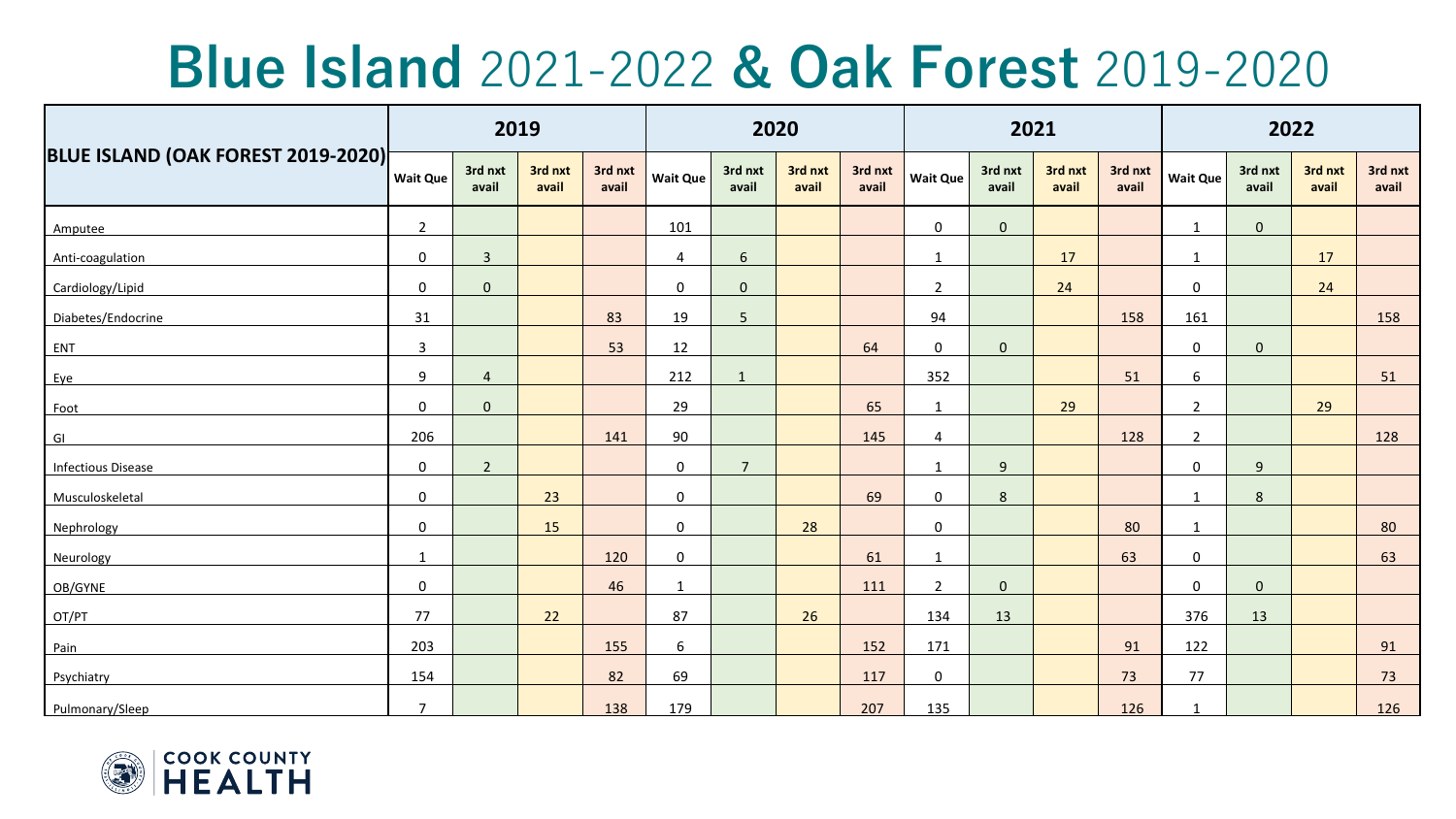### **CORE**

| <b>CORE</b>               | 2019             |                |       |                                                                    | 2020             |                    |       |                              |             | 2021             |       |                              | 2022        |              |                                           |       |  |
|---------------------------|------------------|----------------|-------|--------------------------------------------------------------------|------------------|--------------------|-------|------------------------------|-------------|------------------|-------|------------------------------|-------------|--------------|-------------------------------------------|-------|--|
|                           | Wait<br>Que      | avail          | avail | $3$ rd nxt $\sqrt{3}$ rd nxt $\sqrt{3}$ rd nxt $\sqrt{3}$<br>avail | Wait<br>Que      | $3rd$ nxt<br>avail | avail | $3rd$ nxt $3rd$ nxt<br>avail | Wait<br>Que | 3rd nxt<br>avail | avail | $3rd$ nxt $3rd$ nxt<br>avail | Wait<br>Que | avail        | $3$ rd nxt $3$ rd nxt $3$ rd nxt<br>avail | avail |  |
| Dentistry                 | $\boldsymbol{0}$ | 4              |       |                                                                    | $\mathbf 0$      |                    | 29    |                              | $\mathbf 0$ | $2^{\circ}$      |       |                              | $\mathbf 0$ | $2^{\circ}$  |                                           |       |  |
| Dermatology               | $\mathbf 0$      | 9              |       |                                                                    | $\mathbf 0$      |                    | 13    |                              | $\mathbf 0$ |                  | 15    |                              | $\mathbf 0$ |              | 15                                        |       |  |
| <b>Infectious Disease</b> | $\boldsymbol{0}$ |                | 22    |                                                                    | $\boldsymbol{0}$ | 6                  |       |                              | $\mathbf 0$ |                  |       | 36                           | $\mathbf 0$ |              |                                           | 36    |  |
| Neurology                 | $\mathbf 0$      | $\overline{2}$ |       |                                                                    | $\mathbf 0$      |                    | 20    |                              | $\mathbf 0$ |                  |       | 36                           | $\mathbf 0$ |              |                                           | 36    |  |
| Psychiatry                | $\mathbf 0$      | $\overline{3}$ |       |                                                                    | $\mathbf 0$      | 8                  |       |                              | $\mathbf 0$ | $\mathbf{3}$     |       |                              | $\mathbf 0$ | $\mathbf{3}$ |                                           |       |  |
| Pulmonary/Sleep           | $\mathbf 0$      | 8              |       |                                                                    | $\mathbf 0$      |                    |       | 42                           | $\mathbf 0$ | 11               |       |                              | $\mathbf 0$ | 11           |                                           |       |  |

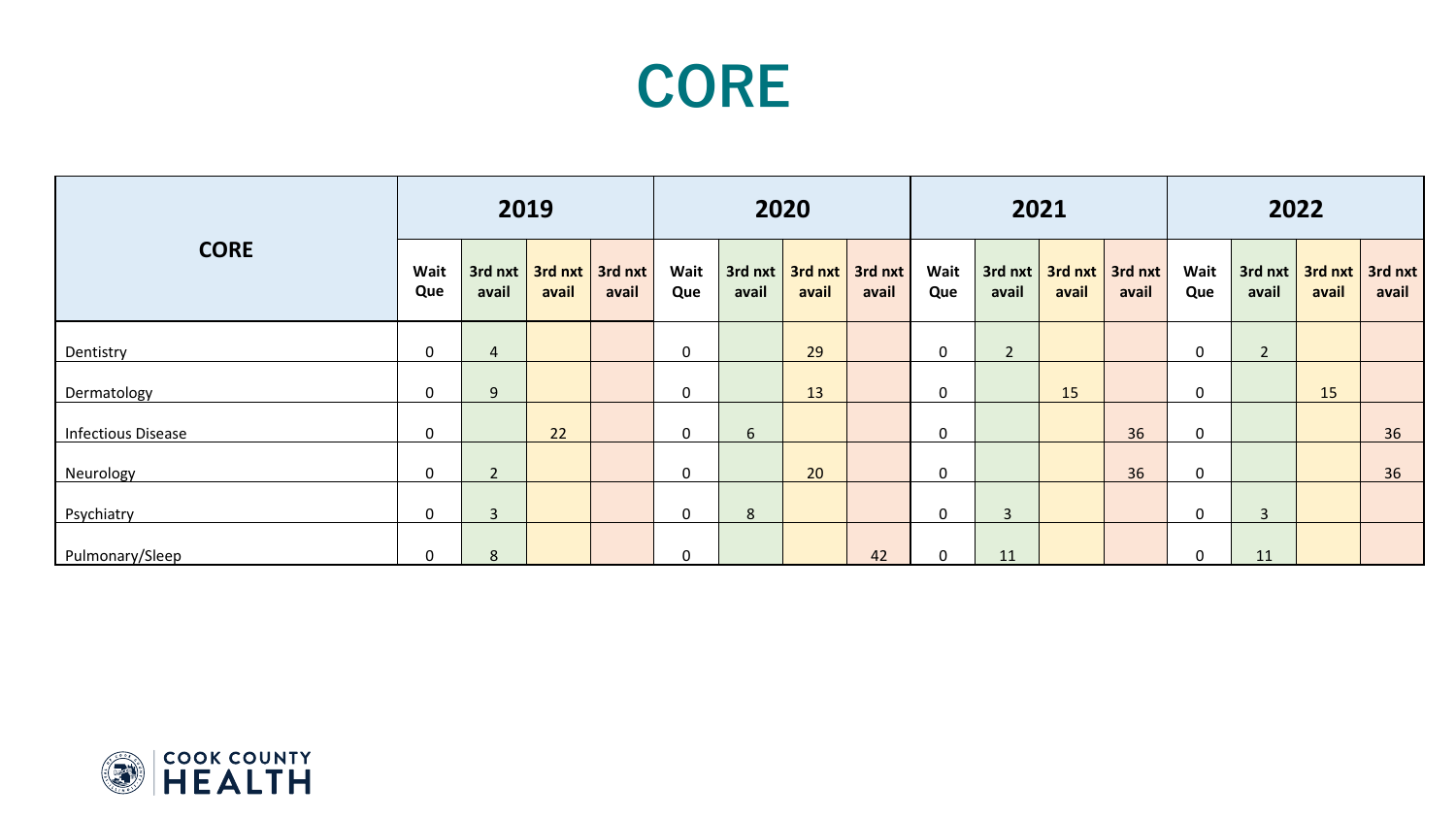## **Building Backlog:** January **2019-2022**

**2019 2020 2021** 2022